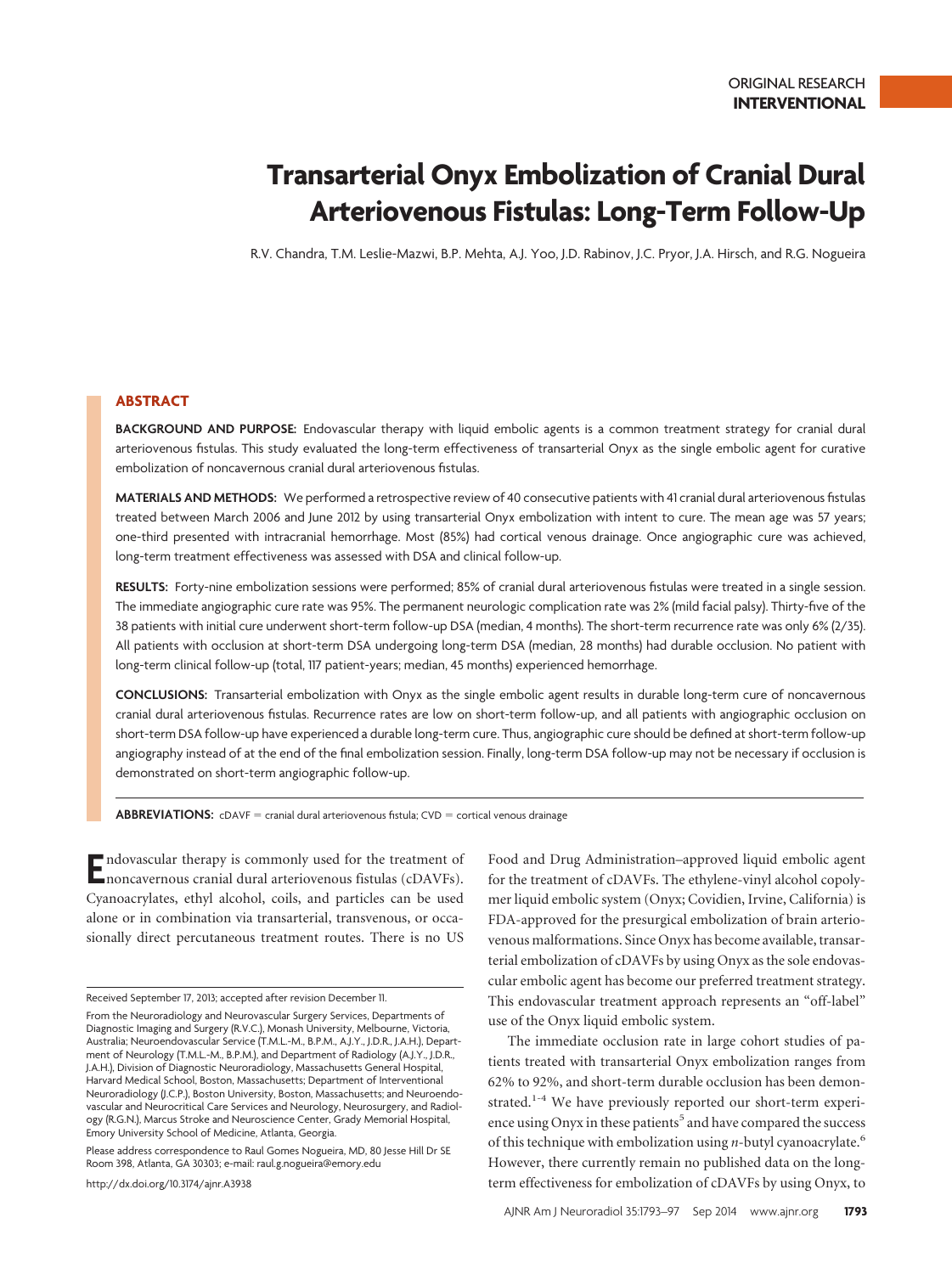|                 | Table 1: Baseline characteristics of study cohort ( $n = 40$ patients |  |
|-----------------|-----------------------------------------------------------------------|--|
| with 41 cDAVFs) |                                                                       |  |

| Characteristic                  | No. of Patients |
|---------------------------------|-----------------|
| Age (mean; range)               | 57 (30-79)      |
| Male $(\%)$                     | 21(53%)         |
| Presentation                    |                 |
| <b>Tinnitus</b>                 | 14 (35%)        |
| Hemorrhage                      | 13 (33%)        |
| Incidental/nonspecific headache | 10 (25%)        |
| syndrome                        |                 |
| Seizure                         | 2(5%)           |
| Superficial siderosis           | 1(2%)           |
| Cognard grade                   |                 |
|                                 | 5(12%)          |
| <b>IIA</b>                      | 3(7%)           |
| <b>IIB</b>                      | 3(7%)           |
| $IIA + B$                       | 4 (10%)         |
| III                             | 15 (37%)        |
| IV                              | 11(27%)         |
| Borden grade                    |                 |
|                                 | 8(15%)          |
| $\mathbf{I}$                    | 7 (22%)         |
| Ш                               | 26 (63%)        |

our knowledge. Here we report our long-term angiographic occlusion rate and clinical follow-up in a cohort of noncavernous cranial DAVFs that were treated by using transarterial Onyx embolization with the intention of complete cure.

# **MATERIALS AND METHODS**

# *Patient Cohort*

Between March 2006 and June 2012, forty consecutive patients with 41 noncavernous cDAVFs treated by using transarterial Onyx embolization as the single embolic agent with the intention of complete cure were retrospectively identified. Baseline characteristics of the study cohort are described in Table 1. This retrospective analysis was approved by the institutional review board of Massachusetts General Hospital.

## *Embolization Procedure*

All procedures were performed with the patient under general anesthesia by using biplane angiographic units (Neurostar, Axiom Artis, and Artis zee; Siemens, Erlangen, Germany). Informed consent included the off-label use of Onyx as the primary embolization agent. All procedures were performed via the transfemoral approach by using coaxial techniques with continuous flushing of the catheters with heparinized saline (4000 U of heparin per liter). After initial diagnostic angiography, standard guide catheters were placed into the external carotid artery and dimethylsulfoxide– compatible microcatheters were directed into the target arterial pedicle. In most cases, a Marathon microcatheter (Covidien) was placed through a 5F MPC Envoy guide catheter (Codman & Shurtleff, Raynham, Massachusetts) and navigated over an X-Pedion-10 (Covidien) or Mirage 0.008 microwire (Covidien) to reach the distal aspect of the target arterial pedicle. After microcatheter angiography confirmed an optimal position, the microcatheter was flushed with 5 mL of normal saline. The dead space of the microcatheter was subsequently filled with dimethylsulfoxide, and Onyx was injected during 90 seconds to fill the microcatheter and replace the dimethyl-sulfoxide in the dead

#### Table 2: Procedural characteristics of study cohort (*n* = 41 **DAVFs)**

| Characteristic                                    | No.        |
|---------------------------------------------------|------------|
| No. of feeding pedicles (mean, range)             | $4(1-10)$  |
| Total No. of embolization procedures              | 49         |
| No. of embolization procedures per patient        | $1.2(1-3)$ |
| (mean; range)                                     |            |
| No. of single-stage embolizations                 | 35 (85%)   |
| Complications ( $n = 49$ embolization procedures) |            |
| <b>Technical events</b>                           | 5(10%)     |
| All clinical events                               | 7(14%)     |
| Transient neurologic                              | 1(2%)      |
| Permanent neurologic                              | 1(2%)      |
| Death                                             |            |

space. Under continuous fluoroscopic guidance, Onyx was slowly infused into the target arterial pedicle by using a "thumb-tapping" technique to form an initial "plug" at the microcatheter tip. Excessive reflux was avoided to minimize challenges related to subsequent microcatheter removal and the risk of nontarget embolization. Once sufficient antegrade flow of Onyx was established, prolonged injections were performed. Intermittent injection pauses of between 30 and 120 seconds were used to avoid Onyx migration into nontarget areas and to facilitate redirection of newly injected Onyx to desired areas. In general, Onyx-34 was used for plug formation with subsequent injection of Onyx-18. Intermittent angiography through the guide catheter was occasionally performed during embolization to assess the extent of residual flow or areas of nontarget embolization. Angiographic cure was defined as formation of an attenuated Onyx cast in the target fistula and the proximal draining venous structures with no residual arteriovenous shunting. In 2 cases, Gelfoam (Phadia, Uppsala, Sweden) was injected into the superficial temporal and occipital arteries to further promote thrombosis of the scalp arteries after Onyx embolization.

#### *Follow-Up*

All patients were scheduled for short-term (3-month) follow-up angiography to confirm persistent occlusion of the cDAVF following the endovascular treatment course. If complete occlusion of the shunt was not achieved, further treatment (endovascular or surgical) was planned. No patients underwent radiosurgical treatment. Long-term (>12-month) angiographic follow-up was left to the discretion of the neurointerventionalist; early in the study period, 3-year angiography was scheduled.

## **RESULTS**

## *Patient Cohort*

Mean age was 57 years (range, 30 –79 years), and one-third of patients presented with intracranial hemorrhage. Thirty-five (85%) had cortical venous drainage (CVD); the classifications of Cognard et al<sup>7</sup> and Borden et al<sup>8</sup> are reported in Table 1.

#### *Embolization Safety Results*

Forty-nine embolization sessions were performed for 41 cDAVFs in 40 patients. The procedural characteristics are described in Table 2. Although the cDAVFs had multiple arterial feeding pedicles (mean, 4; range, 1–10), the mean number of embolization ses-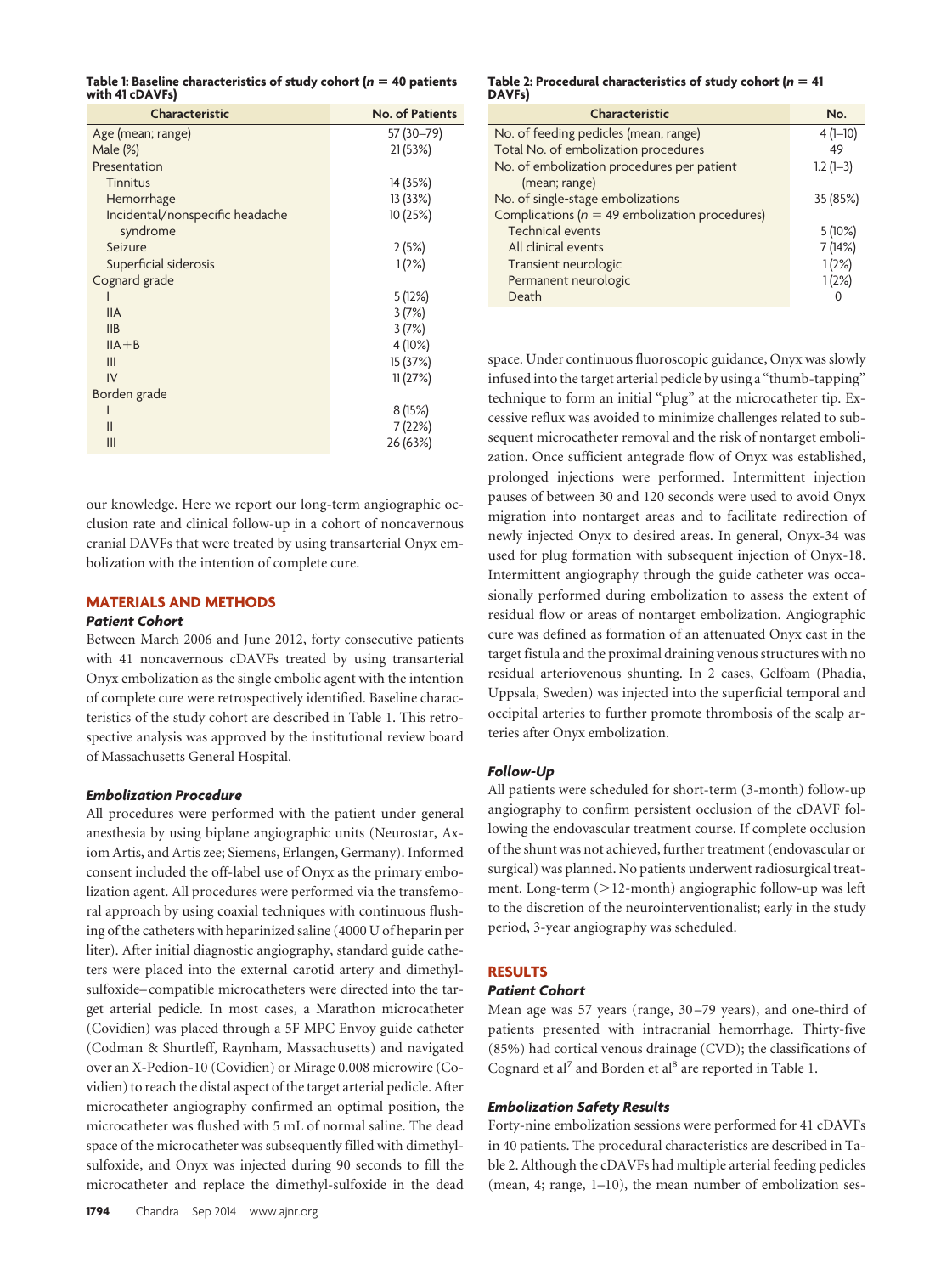## **Table 3: Procedural effectiveness at time of treatment, shortand long-term follow-up**

| <b>Procedural Effectiveness</b><br>(No. of patients) | Angiographic<br>Cure (No.) |
|------------------------------------------------------|----------------------------|
| At end of final treatment (40)                       | 35 (95%)                   |
| Short-term angiographic follow-up <sup>a</sup> (35)  | 33 (94%)                   |
| Long-term angiographic follow-upb (24)               | 24 (100%)                  |

a Short-term follow-up occurred at a median of 4.2 months (2-12 months). <sup>b</sup> Long-term angiographic follow-up occurred at a median of 28.2 months (12–63 months).

sions per patient was 1.2 (range, 1–3). Thirty-five (85%) cDAVFs were treated to cure in a single embolization session.

Technical procedural complications without clinical consequence occurred in 5 (10%) of 49 embolization sessions—1 vertebral artery dissection, 1 occipital artery perforation during Onyx embolization that sealed, 1 microcatheter rupture in the middle meningeal artery, 1 instance of nontarget nonocclusive embolization into a superior sagittal sinus leaflet, and a single episode of intraprocedural thrombosis in the external carotid circulation during a treatment session despite heparinization, which raised the suspicion of heparin-induced thrombocytopenia. This particular procedure was aborted, and the cDAVF was cured on the third embolization session.

Adverse clinical events occurred in 7 (14%) of 49 embolization sessions: focal alopecia from radiation injury, transient orbital chemosis of unclear etiology that resolved within 24 hours, 2 cranial nerve palsies (partial facial and maxillary nerve palsies) with near-complete and complete resolution in these 2 patients, transient intraprocedural bradycardia progressing to brief self-resolving asystole without clinical consequence during embolization through the artery of the falx cerebelli for a Cognard III cDAVF at the torcula, and an episode of immediate postextubation respiratory distress leading to secondary asystolic arrest. The patient was resuscitated and recovered without clinical consequences. The final event was pulmonary embolism occurring 4 days after embolization of a ruptured Cognard IV cDAVF in a 71-year-old man. The only permanent neurologic complication was in the patient with partial facial palsy. There were no procedure-related cerebral ischemic or hemorrhagic complications, nor procedural mortality.

## *Embolization Effectiveness Results*

The effectiveness of the embolization procedure at the end of the final treatment, and at short- and long-term angiographic follow up is summarized in Table 3.

Immediate Results. At the end of the final session, angiographic cure was achieved in 38 of 40 (95%) patients. Two patients were not cured after transarterial Onyx injection. A 72-year-old man with an incidental Cognard III cDAVF draining into a single cortical vein had minimal residual arteriovenous shunting at the end of 2 embolization sessions. His second embolization session was complicated by partial left maxillary and facial nerve palsies, and he underwent surgical closure of the shunt. His cranial nerve palsies had recovered by his 6-month clinical follow-up. The second patient, a 54-year-old woman, presented with pulsatile tinnitus from an extensive transverse-sigmoid sinus junction Cognard IIa cDAVF. Although significant reduction in shunting volume was

achieved, her second embolization session was complicated by partial facial nerve palsy. Her pulsatile tinnitus became tolerable; thus, no further treatment was performed. Her facial nerve function recovered to almost normal, with only minimal residual palsy.

Short-Term Follow-Up. Thirty-five (92%) of the 38 patients with immediate angiographic occlusion underwent short-term follow-up DSA at a median of 4.2 months (range, 2–12 months). Two patients (6%) had recurrence of their cDAVF. One patient with recurrence of his Cognard IV cDAVF located at the torcula underwent an additional uncomplicated embolization session to angiographic cure, which was durable at repeat angiography at 10 months posttreatment. The second recurrence occurred in a patient with a Cognard IV cDAVF supplied by the right superficial temporal artery, which was treated with surgical occlusion.

Long-Term Follow-Up. Twenty-four (73%) of the 33 patients with short-term angiographic occlusion underwent long-term  $(>12$ -month) DSA at a median of 28.2 months (range, 12–63) months). All patients (100%) had durable occlusion of their cDAVF at 59 patient-years of follow-up. Long-term clinical  $(>12$ -month) follow-up was available for 32 patients at a median of 44.8 months (12–80 months). No patient experienced intracranial hemorrhage during 117 patient-years of long-term follow-up.

# **DISCUSSION**

Our results demonstrate the effectiveness of transarterial Onyx embolization as the single embolic agent for achieving long-term durable cure of noncavernous cDAVFs. In addition, in a cohort of patients in which one-third presented with intracranial hemorrhage and 85% demonstrated CVD, clinical outcomes were favorable, with minimal permanent complications and no patient experiencing intracranial hemorrhage during 117 patient-years of long-term follow-up.

Transarterial Onyx embolization has provided a new treatment paradigm for the care of patients with cDAVFs. The characteristics of the compound allow it to penetrate the multiple arterial branches that supply these lesions and occlude vascular passages into the proximal venous component, the ultimate treatment goal. Several large cohort studies by using transarterial Onyx as the primary embolization method have reported high initial cure rates and durable short-term angiographic occlusion. Immediate postembolization or short-term DSA cure rates range from 62% to 92%.1-4 Angiographic follow-up varied per series, with a median of 3–6 months. In 2 large cohort series, the short-term DSA occlusion rate was 100%.<sup>1,2</sup> Therefore, these data provide satisfactory evidence that effective short-term occlusion with Onyx is readily achievable.

However, longer term angiographic and clinical follow-up data have not been published to validate the long-term effectiveness of this treatment strategy. In addition, there have been reports of recurrence of cured cDAVFs after transarterial treatment.<sup>9</sup> Our data demonstrate that angiographic cure is only definitively confirmed after interval short-term angiography demonstrates cDAVF occlusion. In our cohort, 2 of 35 patients with immediate posttreatment angiographic occlusion had recurrence at short-term (median, 4.2 months) DSA. These recurrences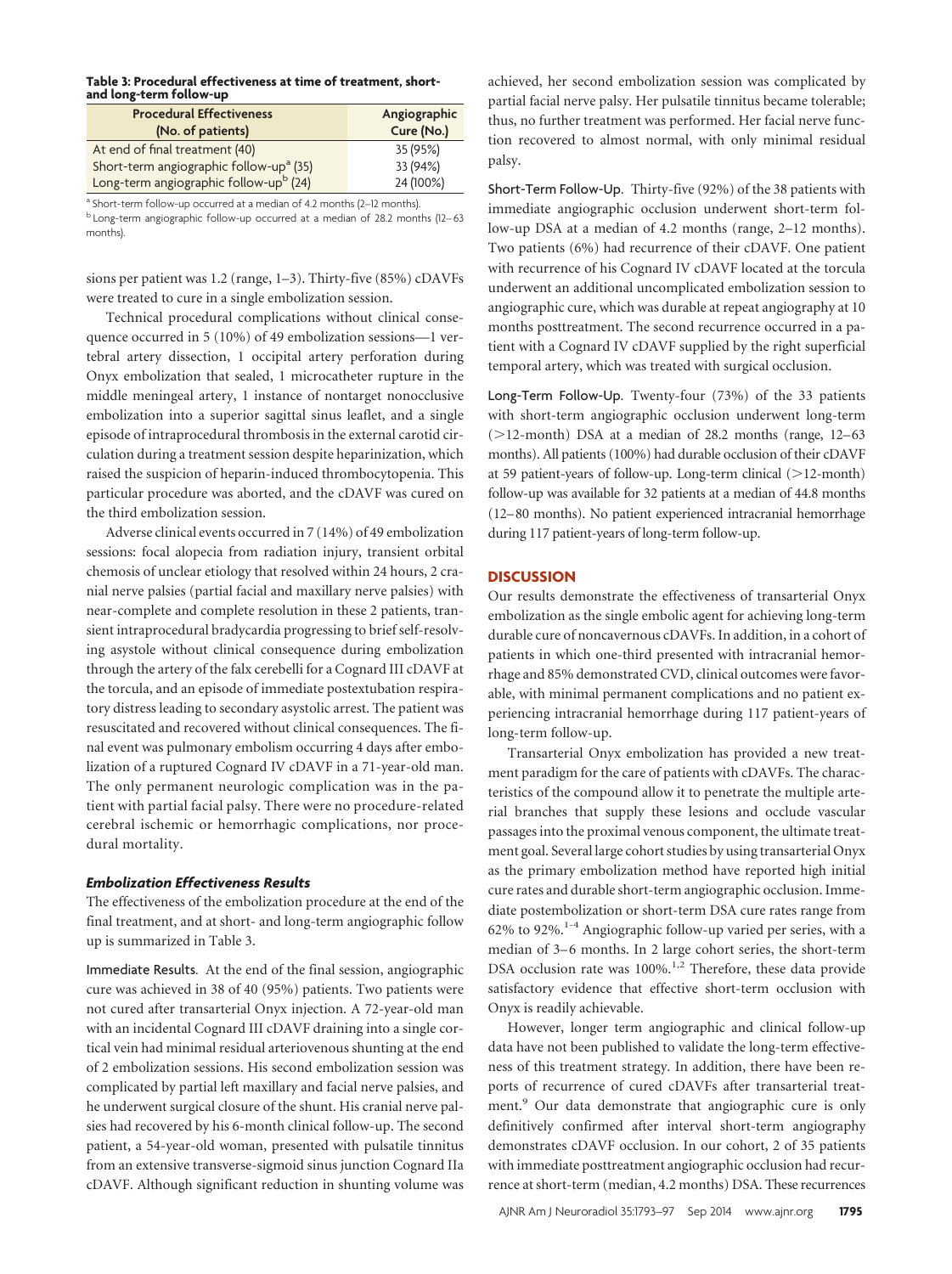could be potentially related to intraprocedural vasospasm, which could obscure residual areas of arteriovenous shunting, persistent microfistulas not visible immediately following the initial treatment, or insufficient penetration of Onyx into the proximal draining venous structures. However, once occlusion is demonstrated on shortterm DSA, all patients had durable angiographic occlusion at a median of 28.2 months (range, 12–63 months).

The ultimate clinical goal of treatment of cDAVFs is to alter the natural history, particularly with regard to the risk of intracranial hemorrhage. Large population studies reveal that approximately 30% of patients with cDAVF with CVD present with hemorrhage.10 The risks of early rebleeding can be high—in an earlier cohort of 20 patients with intracranial hemorrhage from cDAVFs, 7 patients (35%) had radiologically confirmed rebleeding within the first 2 weeks after presentation.<sup>11</sup> Long-term morbidity and mortality rates are elevated in patients with persistent CVD. In a cohort of 20 patients with persistent long-term CVD followed for a mean of 4.3 years, 7 patients (35%) bled and 9 patients (45%) died.<sup>12</sup> Five of the 20 patients initially presented with intracranial hemorrhage—3 of these 5 patients rebled; 5 of 15 remaining patients developed hemorrhage. The hemorrhages during follow-up occurred at a median of 2.3 years (range, 0.3–5.4) after the initial presentation. Despite treatment, cDAVFs with CVD are associated with excessive long-term mortality, $13$  making long-term clinical follow-up prudent. In our treated cohort, one-third presented with intracranial hemorrhage and 9 of these 13 patients had long-term  $(>12$ -month) clinical follow-up (median, 44.5 months; range, 12.3–81.3 months; total, 34 patient-years). All are alive, and none experienced rebleeding.

It has been reported that patients presenting with benign (incidental/pulsatile tinnitus/orbital phenomena) symptoms from cDAVFs with CVD may be at lower annual risk for intracranial hemorrhage (approximately 1.5%) compared with those presenting with aggressive neurologic symptoms.<sup>14-16</sup> However, these estimates are based on small patient numbers or short follow-up periods. In the series by Strom et al,  $15$  1 of 17 patients presenting with benign symptoms from persistent CVD bled 13 years later. In another series by Söderman et al,<sup>14</sup> a complicated "time-at-risk" period was calculated by combining the time between symptom onset/nonangiographic diagnosis, the time between diagnostic angiography and treatment, and clinical follow-up. In the cohort of 53 patients who did not present with intracranial hemorrhage, 1 patient bled during a time-at-risk period of 67.1 patient-years, conferring an annual 1.5% risk for intracranial hemorrhage. Despite the complex methodology and limitations, $17$  the per-patient follow-up period of 1.3 years is relatively short. In the most recent publication evaluating this patient cohort, 1 in 24 cDAVFs with benign presentation bled during a total of 23 patient-years of untreated follow-up, leading to an annual hemorrhage rate of 4.3%.18 Of note, the range of follow-up for the entire cohort of 70 patients was 1 day to 13 years.

Most (24 of 40) of the patients in our cohort had benign presentation— pulsatile tinnitus, nonspecific headache syndrome, or incidental. Eighteen of 24 patients with benign presentation had CVD. In this cohort, the long-term risks of intracranial hemorrhage need to be balanced against the treatment risks. In the entire cohort, only 1 permanent neurologic complication (partial facial

**1796** Chandra Sep 2014 www.ajnr.org

palsy) occurred in 40 patients who underwent 49 embolization sessions. This is within the (0%–7.5%) permanent complication rate in the larger published cohorts treated with transarterial Onyx.<sup>1,3,4,19</sup> While the natural history of patients with benign symptoms from cDAVFs with CVD remains unclear, we think that the high success rate coupled with a low morbidity rate from transarterial Onyx embolization mandates treatment to angiographic cure once CVD is discovered, for long-term hemorrhage protection.

Our study adds unique and important long-term effectiveness data supporting the use of transarterial Onyx for the embolization of cDAVFs. The strengths of our study include the long-term angiographic and clinical follow-up, the use of DSA to confirm durable occlusion, and the homogeneous and relatively large cohort of noncavernous cDAVFs treated with transarterial Onyx. The limitations are the retrospective study design and the 9 patients with cure on short-term follow-up DSA who did not undergo long-term DSA. This limitation reflected a change in our practice as we gathered experience during the study period. The presence of long-term durable angiographic occlusion in all patients with occlusion on short-term DSA follow-up during the study period led some of our neurointerventionists to perform MR angiography after short-term DSA follow-up.

## **CONCLUSIONS**

Transarterial embolization with Onyx as the sole embolic agent results in durable long-term cure of noncavernous cranial DAVFs. Recurrence rates are low on short-term follow-up, and all patients with angiographic occlusion on short-term DSA follow-up have durable long-term cure. Thus, angiographic cure should be defined at short-term follow-up angiography instead of at the end of the final embolization session. Finally, long-term DSA follow-up may not be necessary if occlusion is demonstrated on short-term angiographic follow-up.

Disclosures: Albert J. Yoo—*UNRELATED*: *Grants/Grants Pending*: Penumbra,\* *Comments*: Core Imaging Lab for stroke trials. Johnny C. Pryor—*RELATED*: *Support for Travel to Meetings for the Study or Other Purposes*: Travel was paid when Dr Pryor arrived before the meeting to conduct animal research, consult, or teach colloquia prior to meeting; no travel occurred within 36 months of submission, *Other:* Massachusetts General Hospital was compensated for food and expenses for Onyx Colloquia; Dr Pryor had travel expenses paid directly for research and consultation at ev3 and University of California, Riverside in California; no such activities have occurred within 36 months of submission, *UNRELATED*: *Stock/Stock Options*: purchased stock in Chestnut Medical Technologies, which was purchased by ev3. Joshua A. Hirsch—*UNRELATED*: *Consultancy*: CareFusion, Aetrium, *Comments*: Both 12 months but 36 months ago, related to spine, *Royalties*: CareFusion, *Comments*: As above, *Stock/Stock Options*: Intratech, *Comments*: development-stage stroke company. Raul G. Nogueira—*UNRELATED*: *Consultancy*: Stryker Neurovascular (Principal Investigator of Trevo Versus Merci Retrievers for Thrombectomy Revascularisation of Large Vessel Occlusions in Acute Ischaemic Stroke 2 and DWI/PWI and CTP Assessment in the Triage of Wake-Up and Late Presenting Stroke Undergoing Neurointervention Trials), Covidien (Steering Committee for the SWIFT [Solitaire with the Intention for Thrombectomy] and SWIFT Prime Trials, Core Lab for the Solitaire FR Thrombectomy for Acute Revascularization Trial), Penumbra (Executive Committee for the Penumbra 3-D Trial); Rapid Medical (Data and Safety Monitoring Board). \*Money paid to the institution.

#### **REFERENCES**

- 1. Abud TG, Nguyen A, Saint-Maurice JP, et al. **The use of Onyx in different types of intracranial dural arteriovenous fistula.** *AJNR Am J Neuroradiol* 2011;32:2185–91
- 2. Cognard C, Januel AC, Silva NA Jr, et al. **Endovascular treatment of**